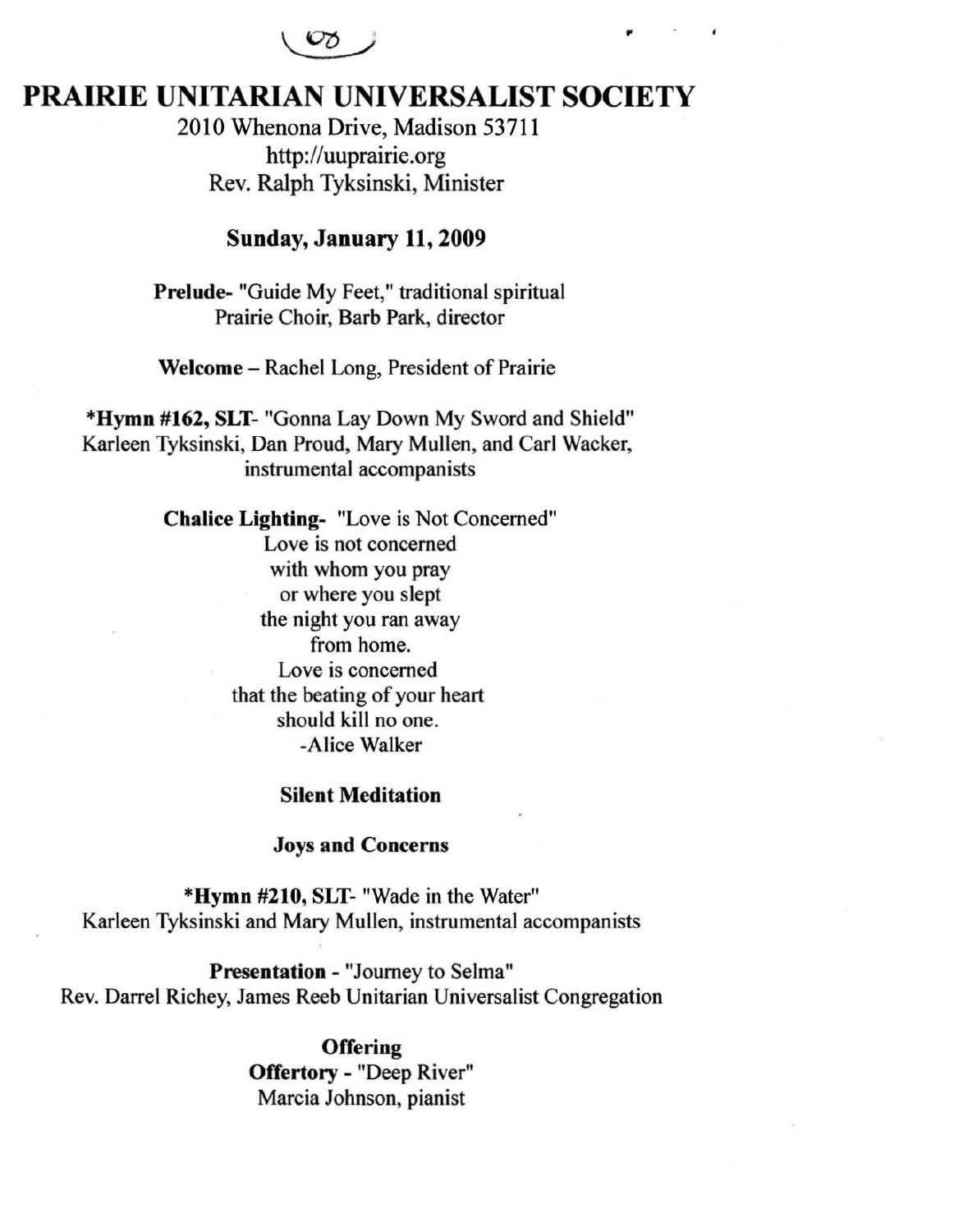## Introduction of Guests and Visitors

## Prairie Announcements

(additional announcements are in your order of service.)

\*Hymn #100, SLT- "I've Got Peace Like a River" Karleen Tyksinski and Mary Mullen, instrumental accompanists

## Closing Words

Please stand as you are able.

Welcome to our service! We are glad you are here. Many thanks to all who contributed to making this service possible. Please join us after the service for coffee and fellowship.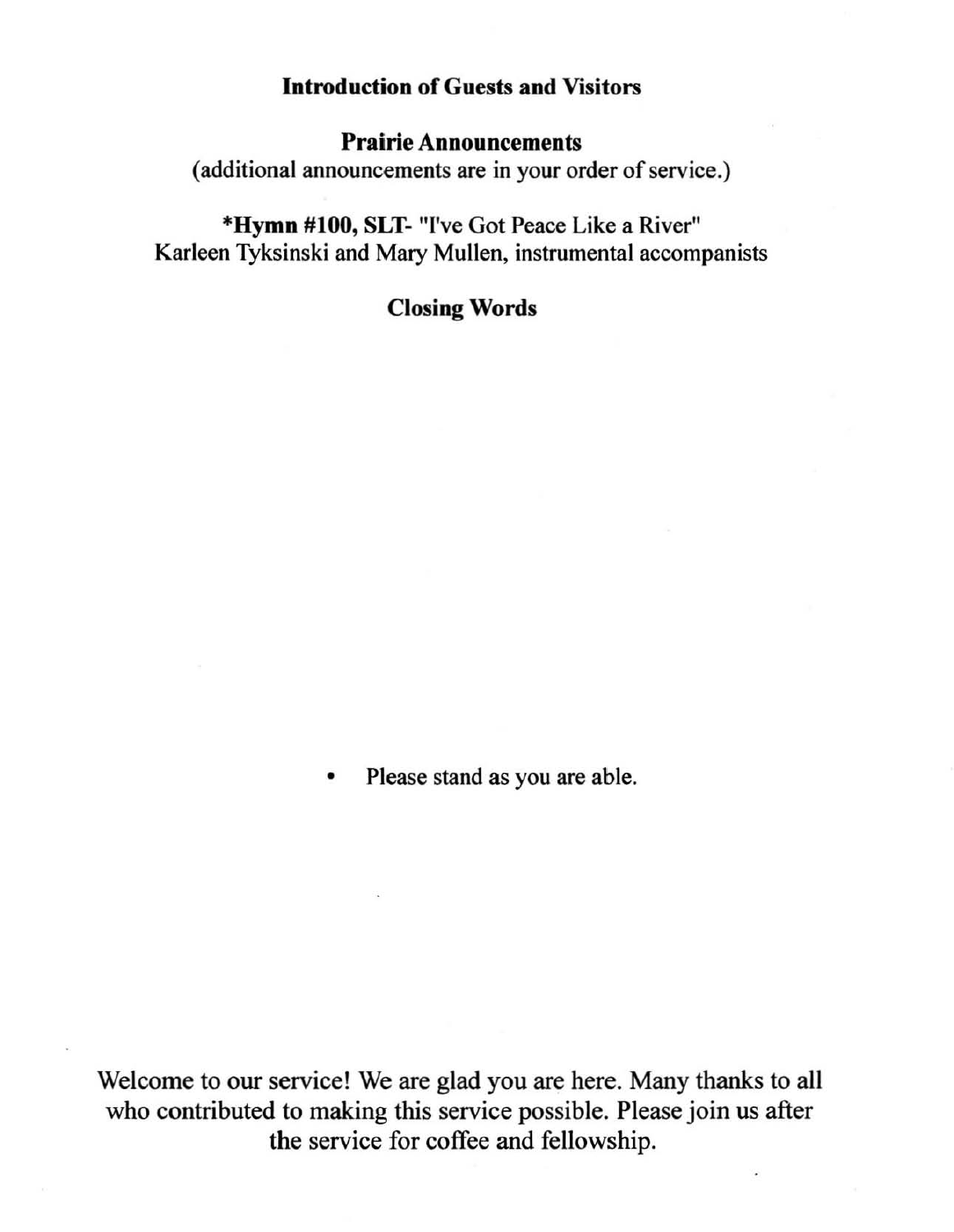### Announcements

## Book Club

The book selection for January is Blink: The Power of Thinking Without Thinking by Malcolm Gladwell and will be discussed on January 18th after service.

## Parisb Meeting Announcement

We will have a brief Parish Meeting at II :45 am, *1/25/09.* The only agenda item to discuss and then vote on is the UUA Statement of Conscience on peacemaking. The draft is available online at

http://www.uua.org/socialjustice/issuesprocess/currentissues/ peacemakinq/121606.shtml and is also posted at the back of the church.

## All-Society Potluck January 25, 2009

What better way to get to know newer members than at a potluck? Our all-society potluck after the service on January 25 will provide that opportunity. We are especially encouraging those who recently signed the book to join us and give "oldtimers" the chance to know you better. Please bring a dish to share and also lend a hand in setting up or cleaning up that day. .

## Humanist Union to Attend "Blasphemy"

For our January meeting, on Sunday, January 18, the Humanist Union will have a group outing to attend the 2 pm matinee performance of *Blasphemy: An Unholy Trinity of Musicals* by Catherine Capellaro at the Drury Theatre, on the second level at the Bartell Theatre, 113 E. Mifflin Street. You can read about the performances at http://www.madstage.com/bartell/show.html?showID=791 or (with illustrations) at **http://www.walmartopia.com/blasphemy/**. All are invited to join us. Meet us at the Bartell at 1:45 pm. You can reserve your ticket by calling 661-9696x I. Rosemarie Lester is organizing a group to attend an evening performance for those who cannot attend the matinee performance. This is a fundraising event for the Bartell Theatre with a suggested donation of \$15.00.

## Lifespan Religious Education Program

Beginning Tuesday, February 10,2009, 7:00pm, as a follow-up of the program on "Final Choices," the following will be offered: "Faithful Choices: An Adult Program in Clinical Ethics and Religious Values." For more information, contact Rev. Ralph Tyksinski; and a complete description will be available in the next Prairie Fire.